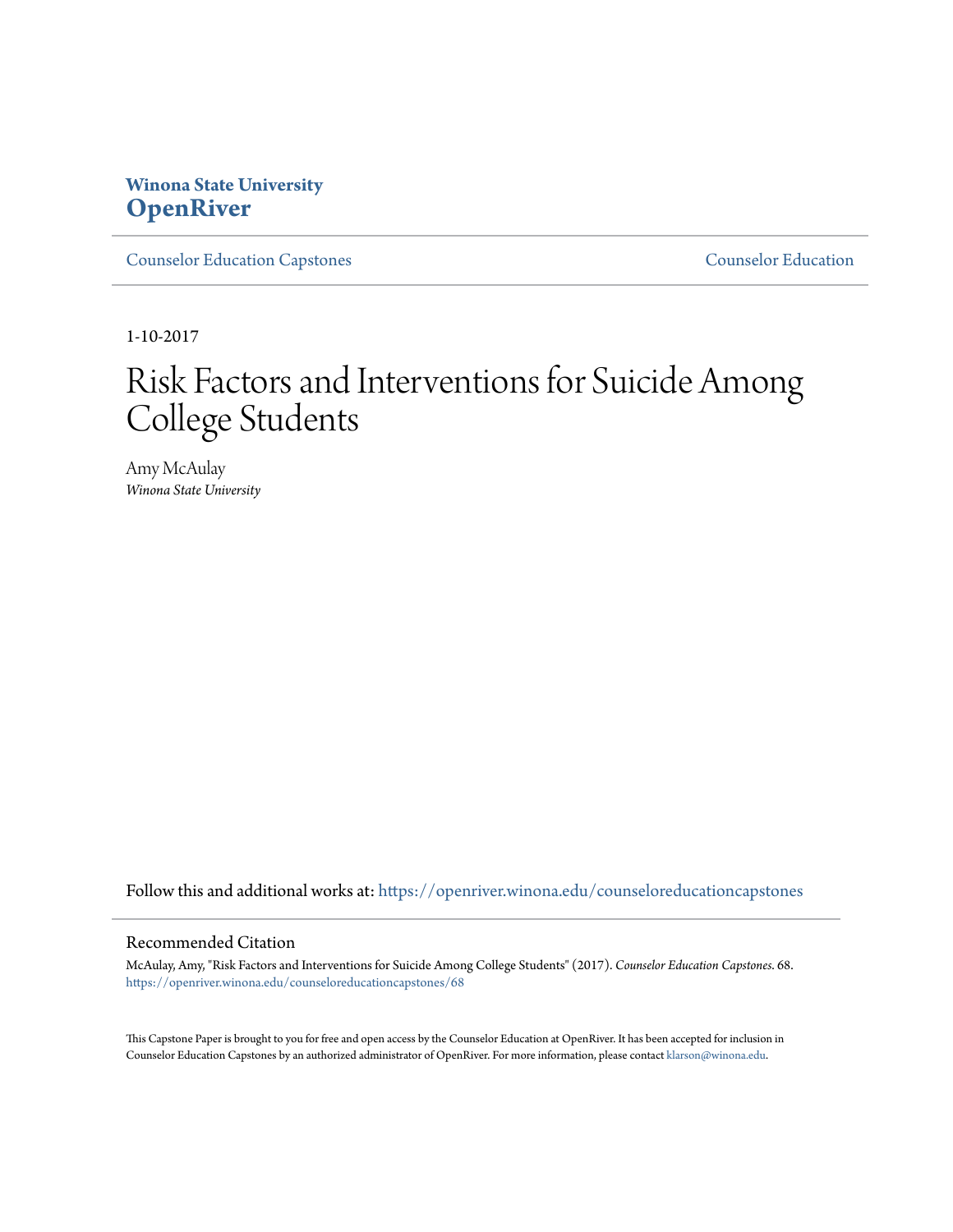Risk Factors and Interventions for Suicide

Among College Students

Amy McAulay

A Capstone Project submitted in partial fulfillment of the

requirements for the Master of Science Degree in

Counselor Education at

Winona State University

Spring 2017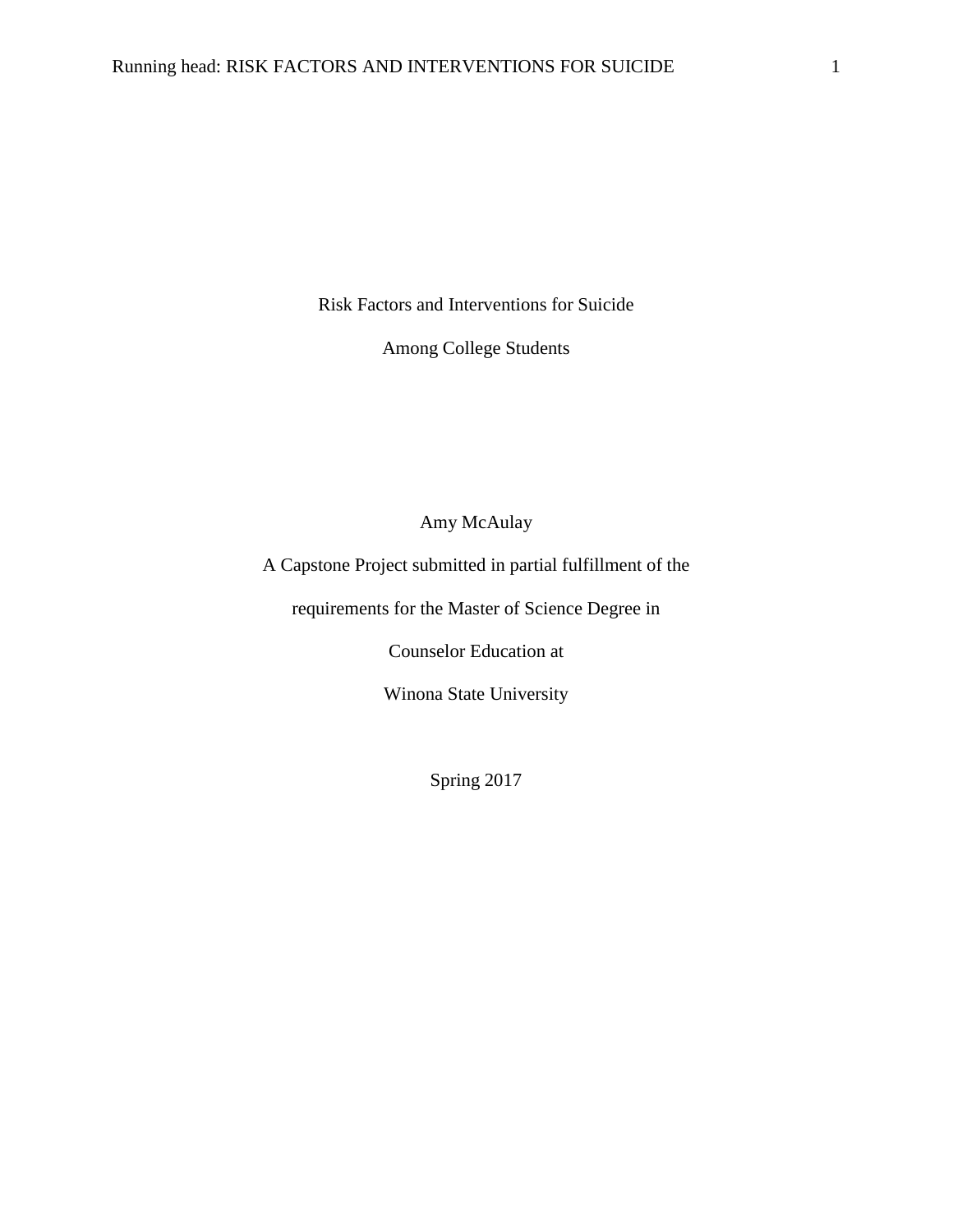## Winona State University

College of Education

Counselor Education Department

## CERTIFICATE OF APPROVAL

\_\_\_\_\_\_\_\_\_\_\_\_\_\_\_\_\_\_\_\_\_\_\_\_\_\_\_\_

## CAPSTONE PROJECT

\_\_\_\_\_\_\_\_\_\_\_\_\_\_\_\_\_\_\_\_

Suicide and Suicide Risks in College Students:

Predictors and Interventions

This is to certify that the Capstone Project of

Amy McAulay

Has been approved by the faculty advisor and the CE 695 – Capstone Project

Course Instructor in partial fulfillment of the requirements for the

Master of Science Degree in

Counselor Education

Capstone Project Supervisor: Dr. Eric R. Baltrinic

Approval Date: 1/10/17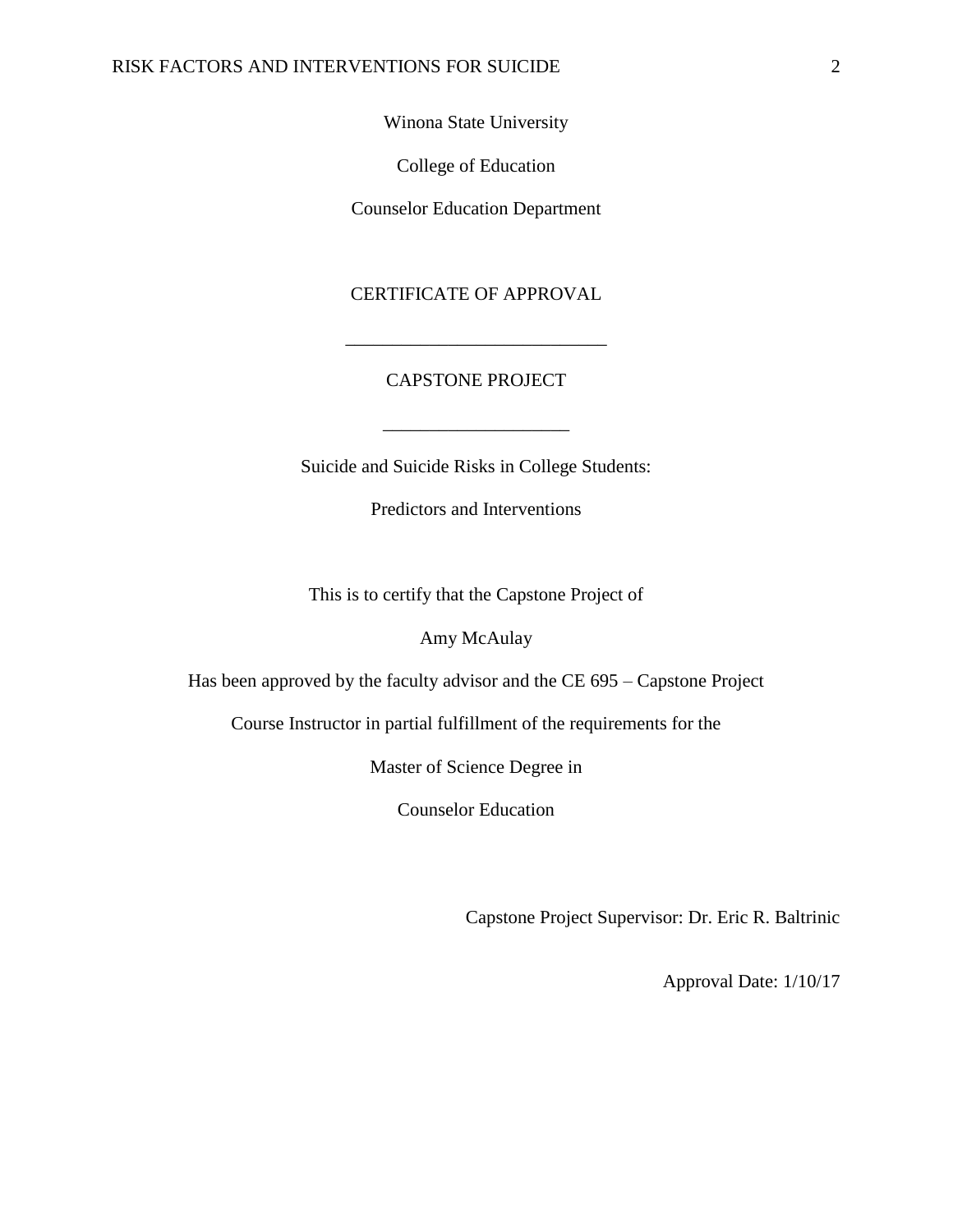## Abstract

According to the Center for Disease Control (2016), suicide is the third leading cause of death among 15 to 24 year olds in the United States. Research indicates that the rate for suicide among college students is seven to eight students per 100,000 college students (Cimini & Rivero, 2013). Suicide in college students is a great concern of campus counselors, student affairs administrators, and chief executive officers. However, the responses of colleges and universities to student suicides have changed over time (Brandt-Brown, 2014). In the past, college campuses focused on a standard clinical intervention strategy, which focused on preventing suicide through traditional mental health services. Currently, campuses are incorporating more proactive, problem-solving strategies to their suicide prevention efforts (Brandt-Brown, 2014). This paper will (a) describe a variety of risk factors and warning signs; (b) define different campus intervention strategies; (c) outline post-suicide interventions.

*Keywords:* suicide, college students, risk factors, warning signs, prevention.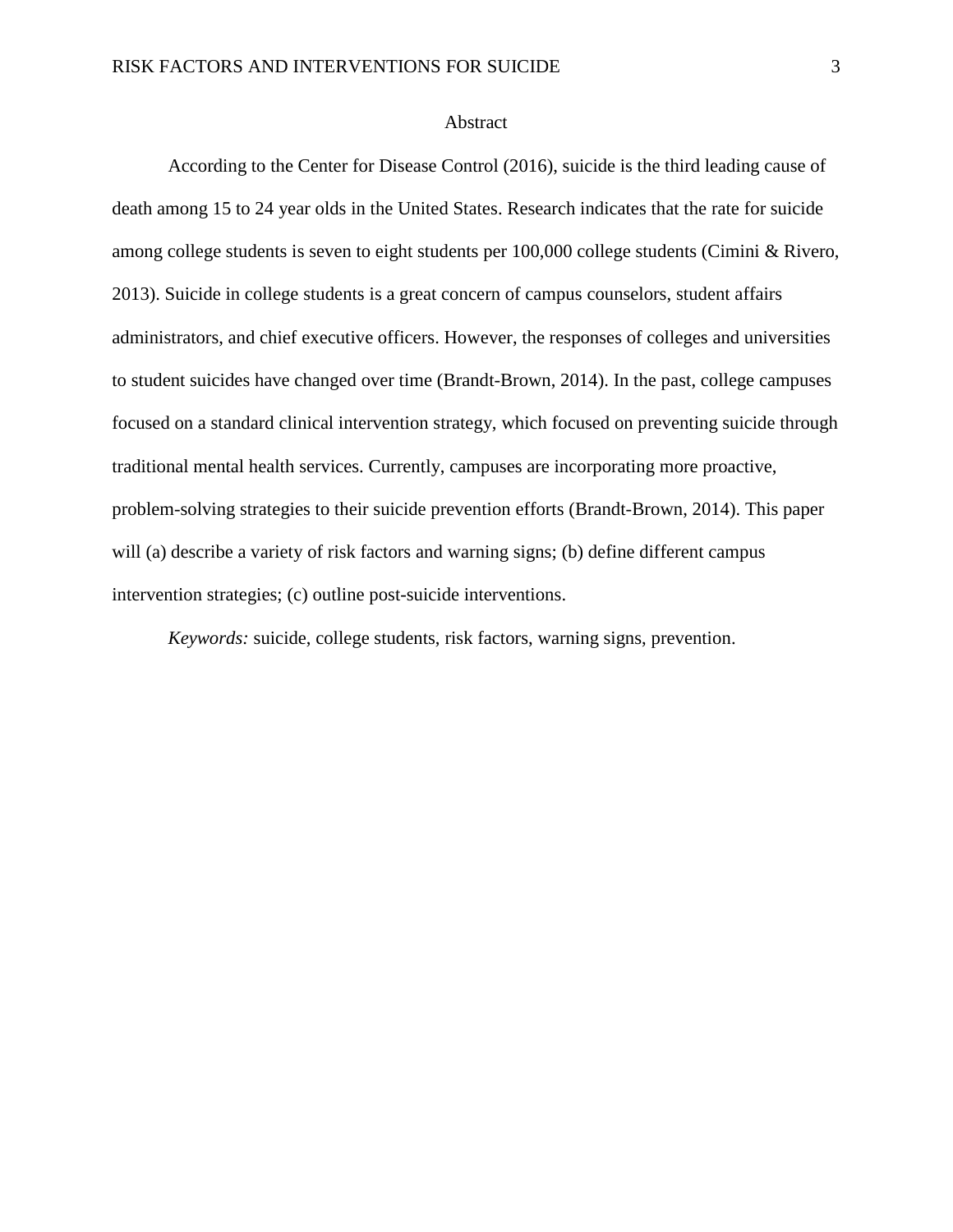## Contents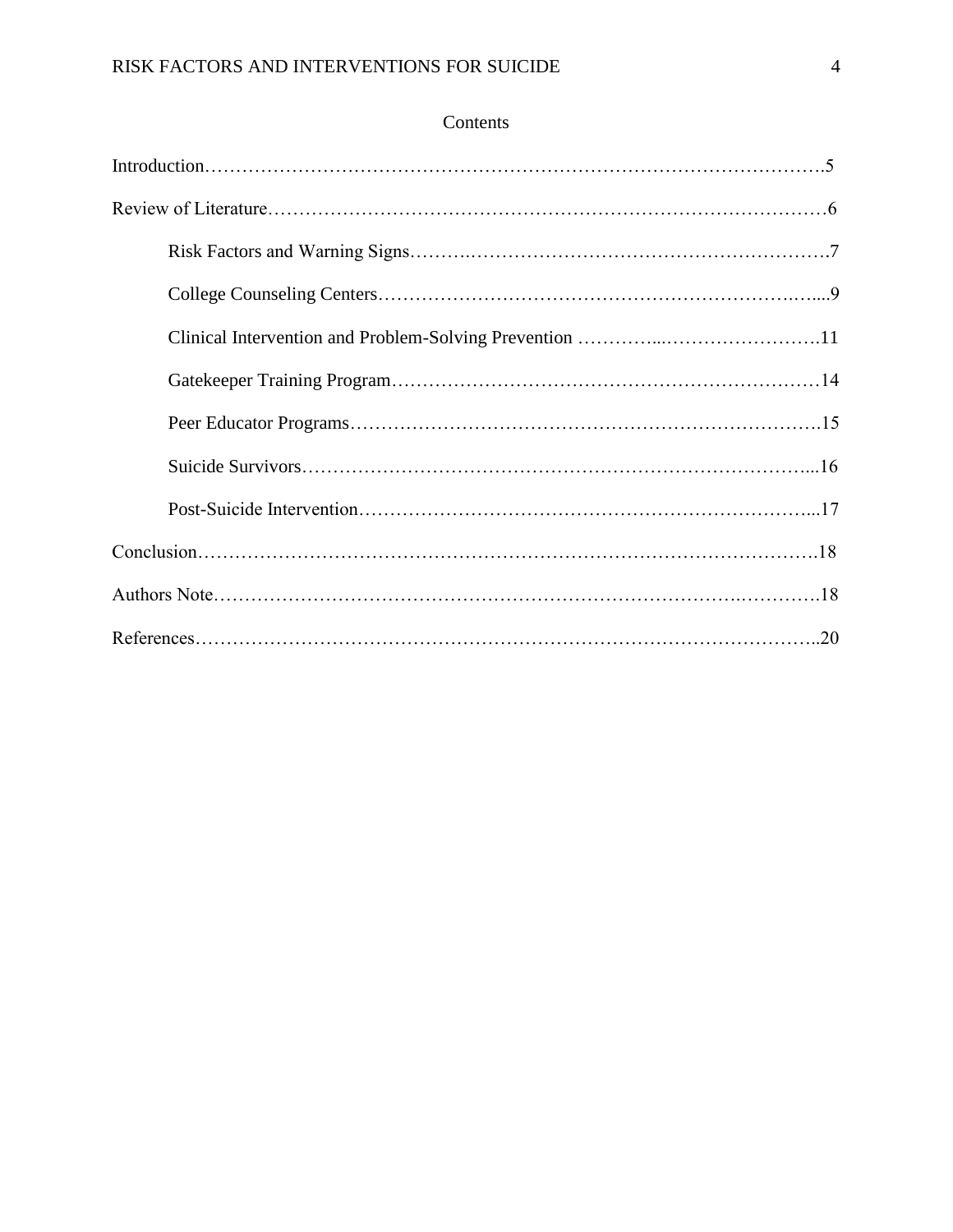## **Introduction**

Students across the United States are coming to colleges and universities with increasingly complex mental health issues, including histories of psychological and psychiatric conditions that may be associated with elevated risk for suicide (Cimini, Rivero, Bernier, Stanley, Murray, Anderson, & Bapat, 2014). Risk for suicide among college students is a major public health concern that affects institutions of higher education across the nation (Cimini & Rivero, 2013). According to the U.S. Department of Health and Human Services, suicide is defined as deliberate and fatal self- harm with the presence of some intent to die as a result of the behavior (Whisenhunt, Chang, Brack, Orr, Adams, Paige, & O'Hara, 2015). Suicide is the second-leading cause of death among college students, and it is estimated that 1,088 college students die by suicide each year (Taub & Thompson, 2013). It is estimated that the rate of attempted suicide is somewhere between 100 and 200 for every complete suicide (Taub & Thompson, 2013).

A suicide attempt is a non-fatal, self-inflicted, injurious behavior with the intent to die as a result. Approximately 61.0% of persons who attempt suicide seek medical attention. Thus, the rates of suicide attempts cannot be definitively calculated (Whisenhunt et al., 2015). A suicide attempt differs from self-injury in that self-injuries are a purposeful act of self-harm that is not done for body modification or adornment. Self-injury involves tissue damage without the conscious intention to die as a result of the self-harm act (DeShong, Tucker, O'Keefe, Mullins-Sweatt, & Wingate, 2015).

Suicides, suicide attempts, and self-injury in college students in the United States have been a concern of campus student affairs administrators and chief executive officers, however, the responses of colleges and universities to student suicides have changed over time (Brandt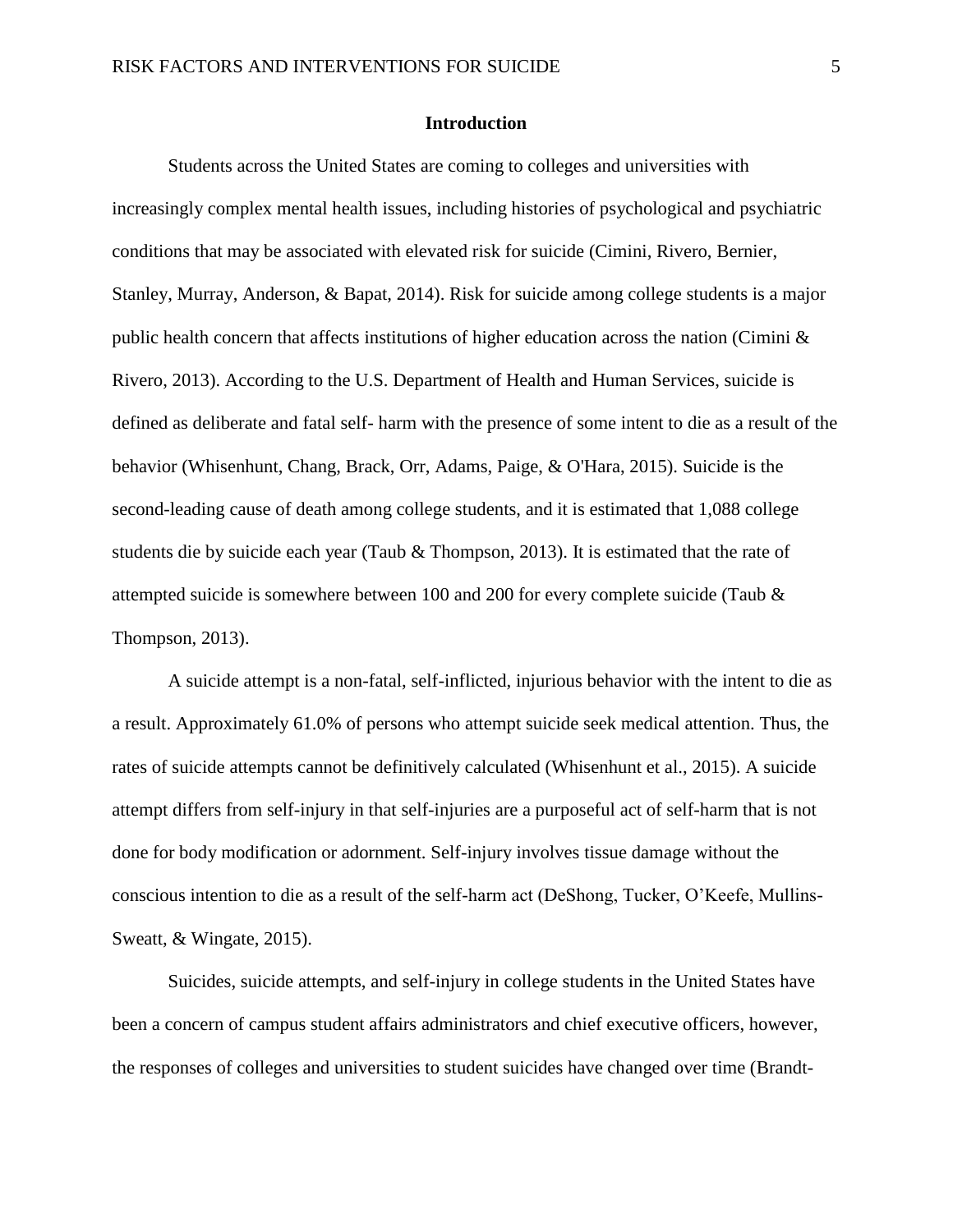Brown, 2014). In the past, student suicide was considered a national problem, but not a problem on local campuses. During the early  $20<sup>th</sup>$  Century, a standard was colleges or universities responded to suicide attempts or threats was a technique labeled watchful waiting and hospitalization. If there was a suicide attempt, a policeman or doctor would be called and the student would be transferred to an institution to receive medical help. If a suicide attempt was not made, the only plan in place was to be watchful and wait (Brandt-Brown, 2014).

As America moved into the 21<sup>st</sup> Century, the problem of suicide on college campuses did not go away. As a result of the continued loss of life, colleges and universities evolved their strategies to combat the problem. Part of the impetus to change was fueled by multiple lawsuits involving colleges and universities (Brandt-Brown, 2014). In addition, from 1999 a series of mass shootings afflicted the United States. Many of these mass shootings ended with the shooter either with suicide by cop or committing suicide upon themselves with their own gun. The prevalence of lawsuits and mass shooting heightened the awareness that all individuals on campus needed to know the signs of mental distress and what to do when people exhibit these signs (Brandt-Brown, 2014).

## **Review of Literature**

Research has identified a number of risk factors and warning signs associated with suicide. Because most students who die by suicide had never received counseling services, broader campus prevention efforts are critically important in reaching students who may never seek support services for themselves (Cimini et al., 2014). It is no longer acceptable for colleges to wait until a crisis to happen. Colleges must be proactive to support their student's mental health, otherwise the campus will be left dealing with a tragedy. There are a variety of different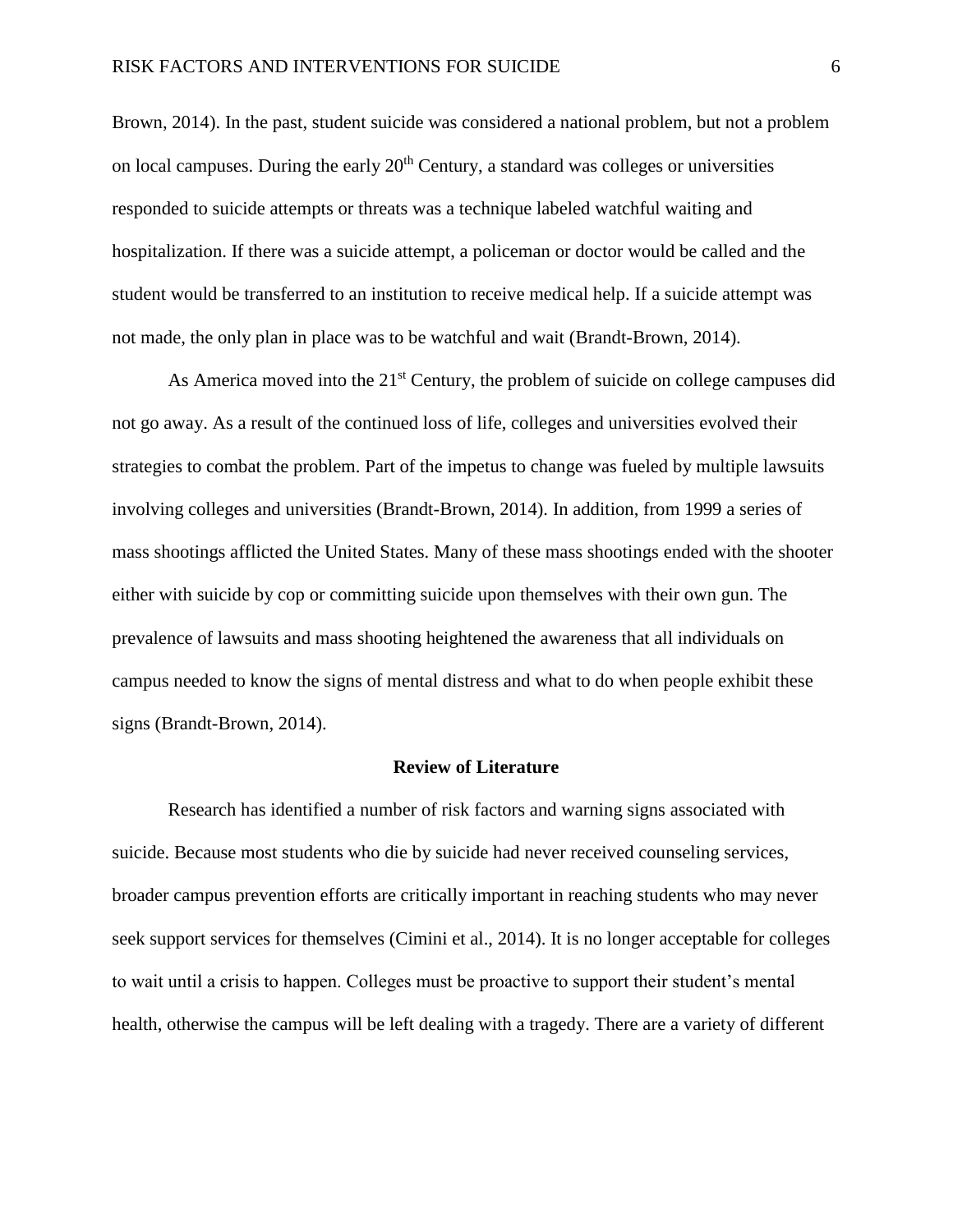prevention strategies a college may choose that include identifying risk factors,

psychoeducational interventions, community outreach, counseling, and much more.

## **Risk Factors and Warning Signs**

When discussing suicide, it is important to differentiate between risk factors and warning signs. factors for suicide are characteristics that make it more likely that a person will think about suicide or attempt suicide (Johnson, Oxendine, Taub, & Robertson, 2013). Risk factors that have been empirically linked to suicide are gender, age, previous suicide attempts, psychiatric diagnosis, and childhood physical abuse (Whisenhunt et al., 2015). Warning signs indicate a near-term threat. Examples of warning signs include isolation, drastic changes in mood, hopelessness, anger and acting out, and increased use of alcohol and drugs. In short, warning signs for suicide are observable behaviors, episodic, and require immediate attention (Whisenhunt et al., 2015)

Frequently, college students who attempt of commit suicide suffer from depression or substance abuse. It is estimated that 90 to 95 percent of those who die by suicide have some form of treatable mental disorder at the time of their deaths (Taub & Thompson, 2013). College students at risk for suicide are often divided into two groups: student who come to college with an already diagnosed mental health problem and those who develop mental health problems while in college (Taub & Thompson, 2013). Many major psychiatric illnesses, including depression, anxiety, bipolar disorder, and schizophrenia, often do not manifest themselves until the late teens or early twenties (Taub & Thompson, 2013). Leaving home and going to college may increase existing psychological difficulties or bring about new ones (Taub & Thompson, 2013). In addition, poor sleep habits, experimentation with or abuse of drugs and alcohol,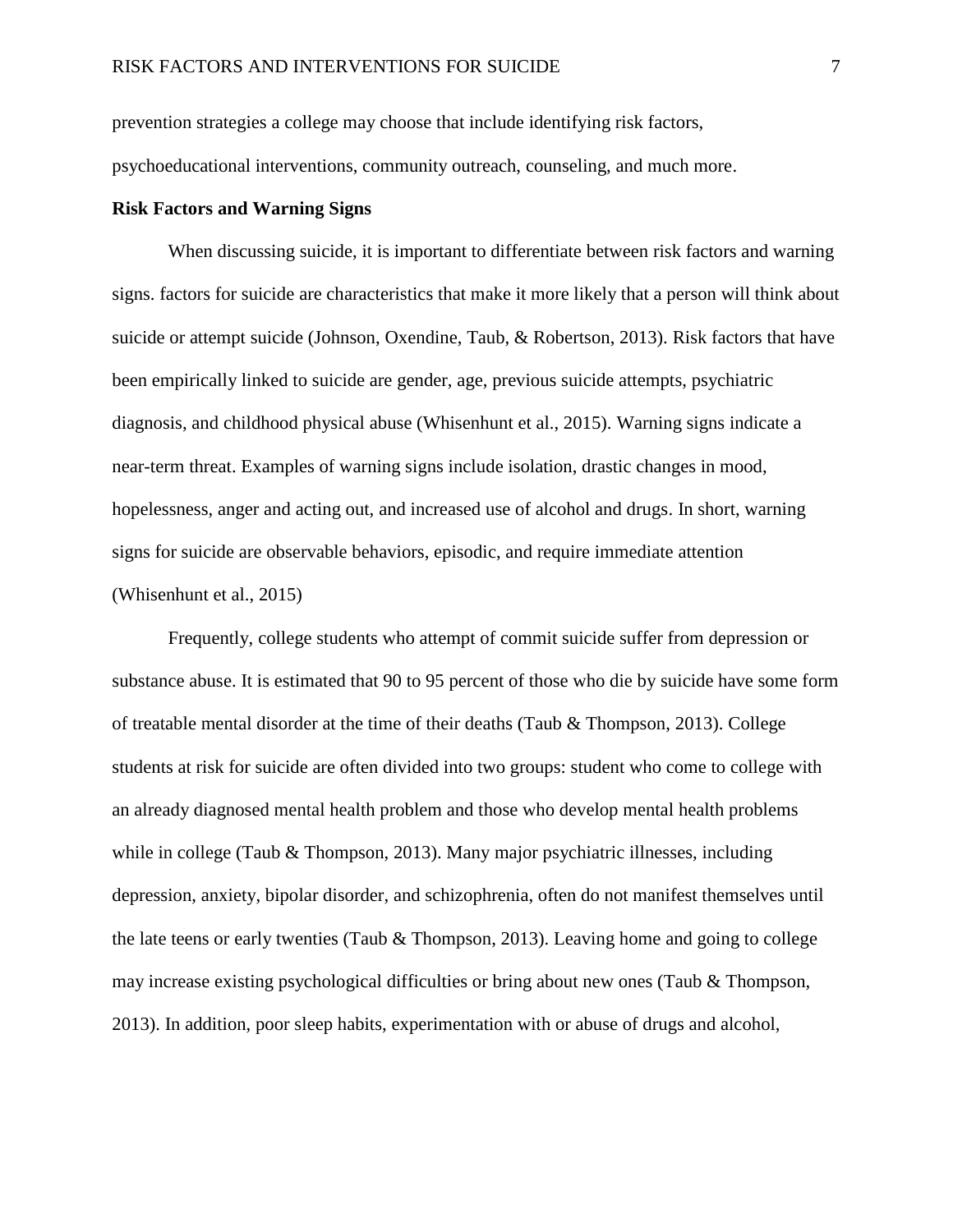combined with academic and social stress of college, can play a role in triggering or worsening mental health problems in students (Taub & Thompson, 2013).

Certain groups of students are considered to be at a greater risk for mental health problems than others. Research suggests that 10 percent of college athletes struggle with issues that warrant counseling. College athletes have the additional stress of a busy schedule, a need to perform at a high level, and pressure to fit in with their peers and teammates. International students face the issue of feeling isolated being far away from family and friends, increasing their risk of mental health concerns. Although women are more likely to consider suicide, men are more likely than women to successfully complete suicide (Taub & Thompson, 2013). Furthermore, students in the early years of college have been found to be at the greatest risk of suicide (Taub & Thompson, 2013).

LGBT youth are also at risk for a variety of additional stressors on college campuses. There is less authoritative data on suicides rates among LGBT persons because this information is not typically reported on death certificates (Johnson et al., 2013). There is a strong relationship between mental health issues, self-injury, and suicide and an individual's sexual orientation and sexual identity within the LGBT population. LGBT young people typically report higher level of depression and substance abuse, which are two of the greatest risk factors for suicide (Shadick, & Akhter, 2013). Also researchers have found that LGBT college students are lonelier, and endorse fewer reasons to live than their heterosexual peers (Taub & Thompson, 2013). The LGBT population are not only at risk for mental health issues because they are members of a sexual minority group, but also as a result of societal responses to their sexual orientation (Johnson et al., 2013). Despite advances in coverage of LGBT rights in the media, there is still a large stigma around being LGBT (Johnson et al., 2013).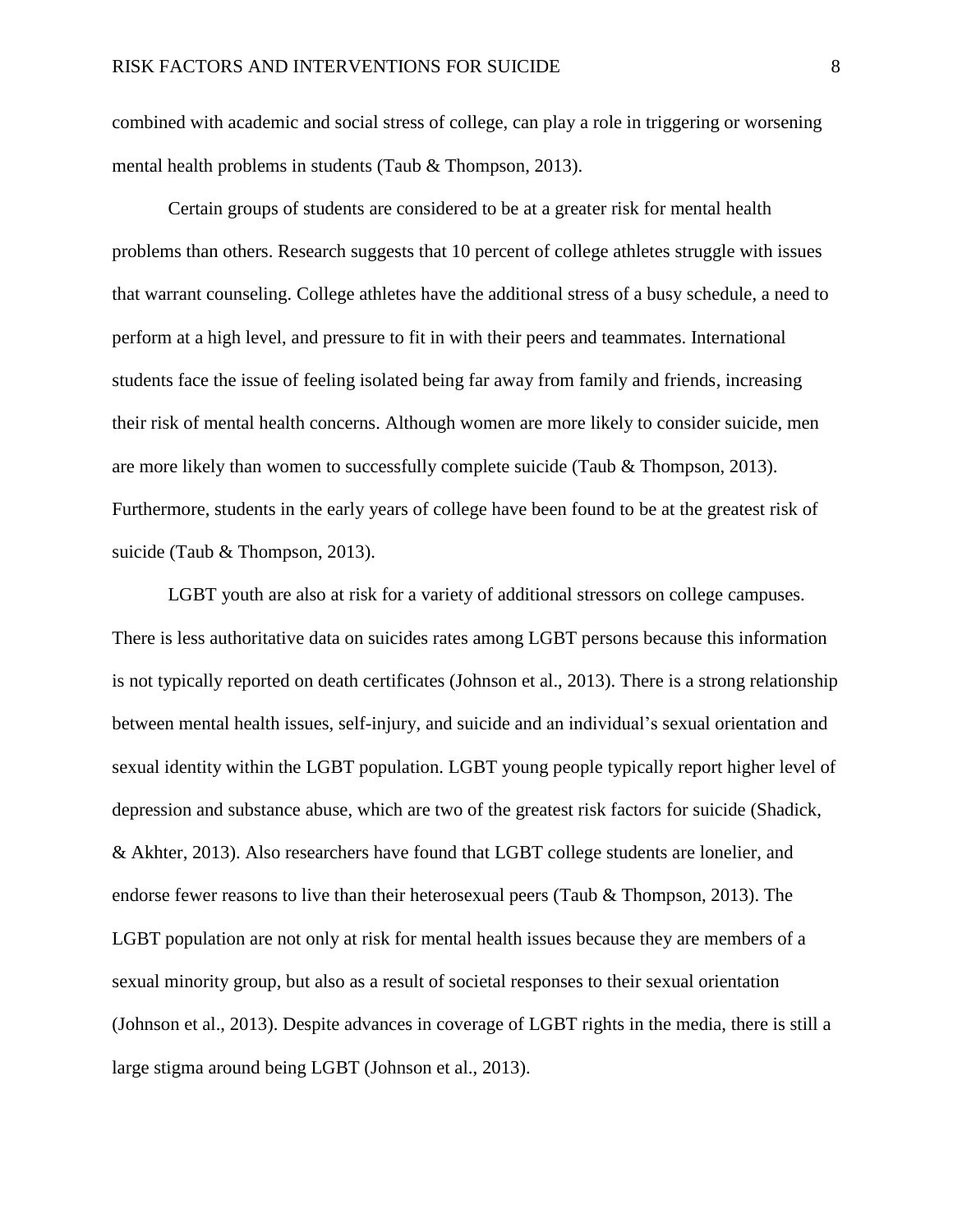## **College Counseling Centers**

Losing a student to suicide is likely every college counselor's worst fear. It is key for college counselors to understand the difference between self-injury and suicide to be able to provide the most efficacious treatment (Whisenhunt et al., 2015). Mental health professionals who work with clients who self-injure need to be sure to assess for suicide risk. Although individual's assessment of their future self-injurious thought and behavior is correlated with their actual future behavior, looking at past self-injurious thoughts and behaviors is a better means of ascertaining the most probable course of future behavior (Janas & Nock, 2008). It should be noted that those who self-injure and have a history of attempting suicide may underestimate the lethality of their suicide attempts. Thus, mental health professionals may inadvertently and unknowingly misjudge the level of suicide risk in their clients (Whisenhunt et al., 2015).

As a result of the high prevalence of suicide, counselors should understand how to assess clients for suicide risk (Juhnke, Granello, & Lebrón-Striker, 2007). One technique used to assess individuals for immediate suicide risk is a mnemonic in a form of a question, "IS PATH WARM?" Each letter in the mnemonic corresponds with a risk factor that is frequently experienced by individuals in the months prior to a suicide (Juhnke et al., 2007). According to Juhnke et al., (2007) "IS PATH WARM?" stands for:

Suicide **I**deation: Does the client report active suicidal ideation or has she written about her suicide or death?

**S**ubstance Abuse: Does the client excessively use alcohol or other drugs, or has she begun using alcohol or other drugs?

**P**urposelessness: Does the client voice a lack or loss of purpose in life? **A**nger: Does the client express feelings of rage or uncontrolled anger?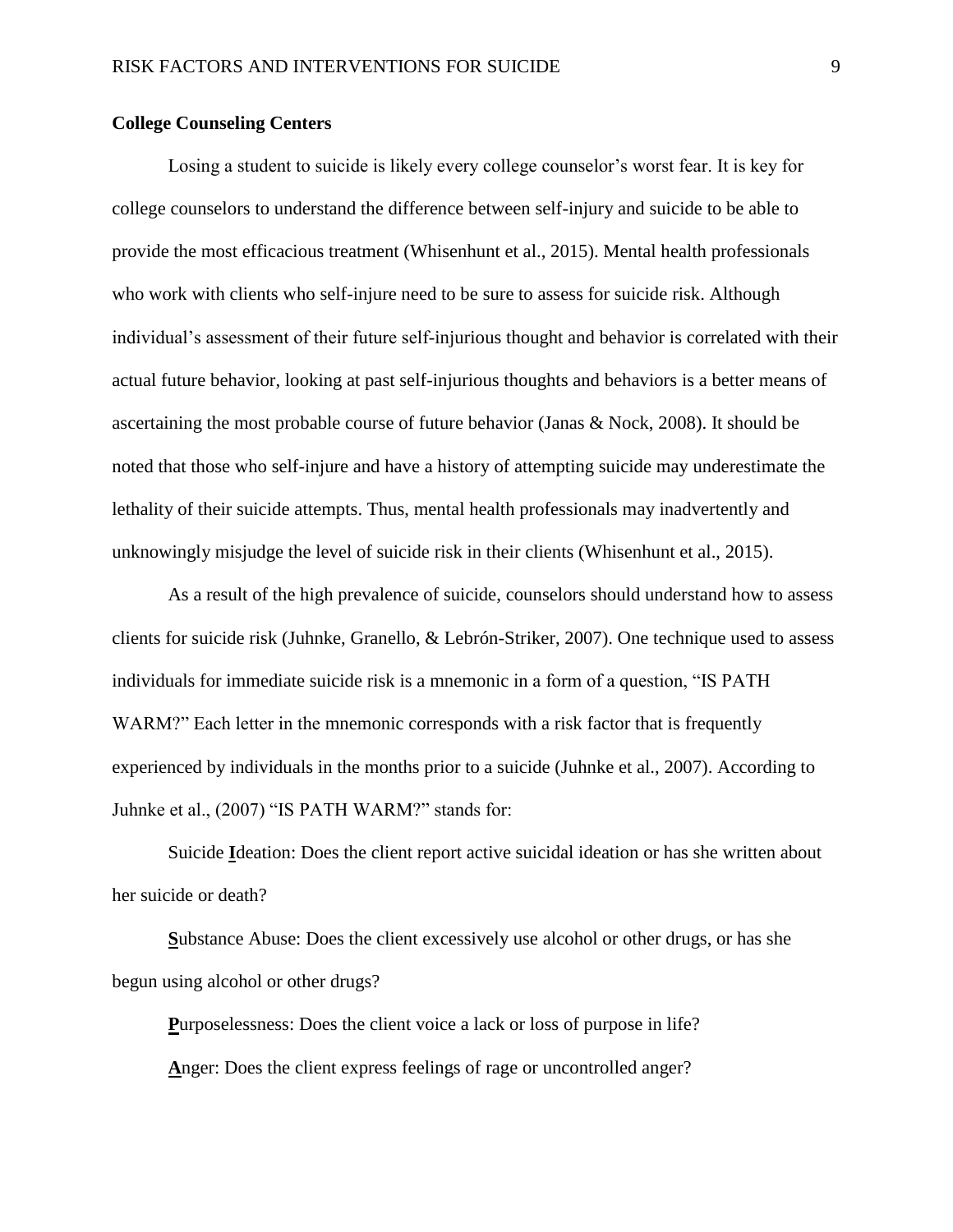**T**rapped: Does she believe there is no way out of her current situation? **H**opelessness: Does the client have a negative sense of self, others, and her future? **W**ithdrawing: Does the client indicate a desire to withdraw from significant others, family, friends, and society?

**A**nxiety: Does the client feel anxious, agitated, or unable to sleep? Does the client report an inability to relax?

**R**ecklessness: Does the client act recklessly or engage in risky activities, seemingly without thinking or considering potential consequences?

**M**ood Change: Does the client report experiencing dramatic mood shifts or states?

Counselors who use the "IS PATH WARM?" assessment or any similar suicide risk assessments should investigate thoroughly each risk factor with each client. The presence of any of the above risk factors should be a warning to the counselor and they should proceed with the necessary interventions to ensure the clients safety (Juhnke et al., 2007).

A college's focus should not be only on attending to an individual in crisis, but they also need to focus on the well-being of the entire student population (Drum & Denmark, 2012). However, limited resources on a college campus in comparison to their large student body can make reaching every student on a campus difficult, if not impossible. In addition, mental health resources that are available on college campuses can be underutilized by students who need them (King et al., 2015). According to study done by the American College Health Association, 75 percent of graduating students did not know about universities college counseling centers, and 92 percent reported that they had never received any information on suicide prevention (Catanzarite & Robinson, 2013). The avoidance or refusal of professional help among suicidal individuals is a phenomenon described as the help-negation effect. College students with more severe suicidal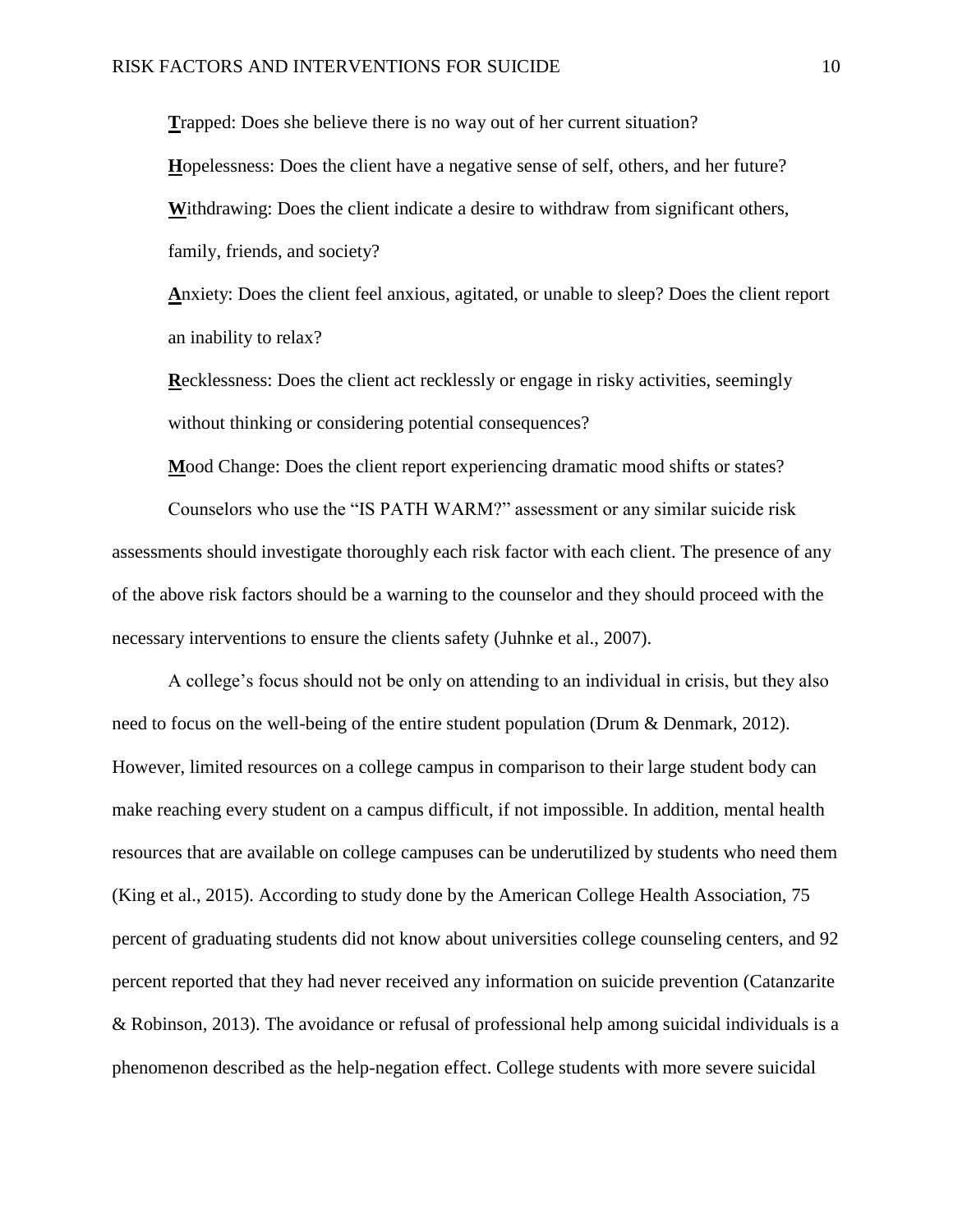ideation reported the lowest intentions to seek help from professionals (Czyz, Horwitz, Eisenberg, Kramer, & King, 2013).

In an effort to address this problem, the American Foundation for Suicide Prevention (AFSP) developed and distributed an online screening program across multiple colleges across the United States (King et al., 2015). The program sends an email to the entire student body, offering them the opportunity to participate in a web-based screening. A trained counselor then reviews students' responses and posts a confidential, personalized assessment that can be accessed by the student. Once those steps are completed, students have the option to participate in an online dialogue with a counselor and are encouraged to contact the counselor for an inperson evaluation (King et al., 2015). An online screening tool can be an effective way for campus counselors to reach a larger portion of students, however, an online screen tool relies heavily on student participation and willingness to seek follow-up help. The underutilization of mental health services among students at an elevated risk for suicide is highly problematic, as those who seek help have been found to be less likely to make a suicide attempt (Czyz et al., 2013).

## **Clinical Intervention and Problem-Solving Prevention**

The first commonly used campus suicide prevention strategy involves clinical intervention aimed at identifying and assessing students who are already experiencing some degree of suicidality, and to increase the number of those students who receive treatment (Drum & Denmark, 2012). A critical component to this strategy is expert-based treatment of illness. Expert-based treatment includes the use of licensed counselors who are trained in empirically proven counseling theories and techniques (Drum & Denmark, 2012). Additional key components of the clinical intervention strategy include the identification of suicidal students and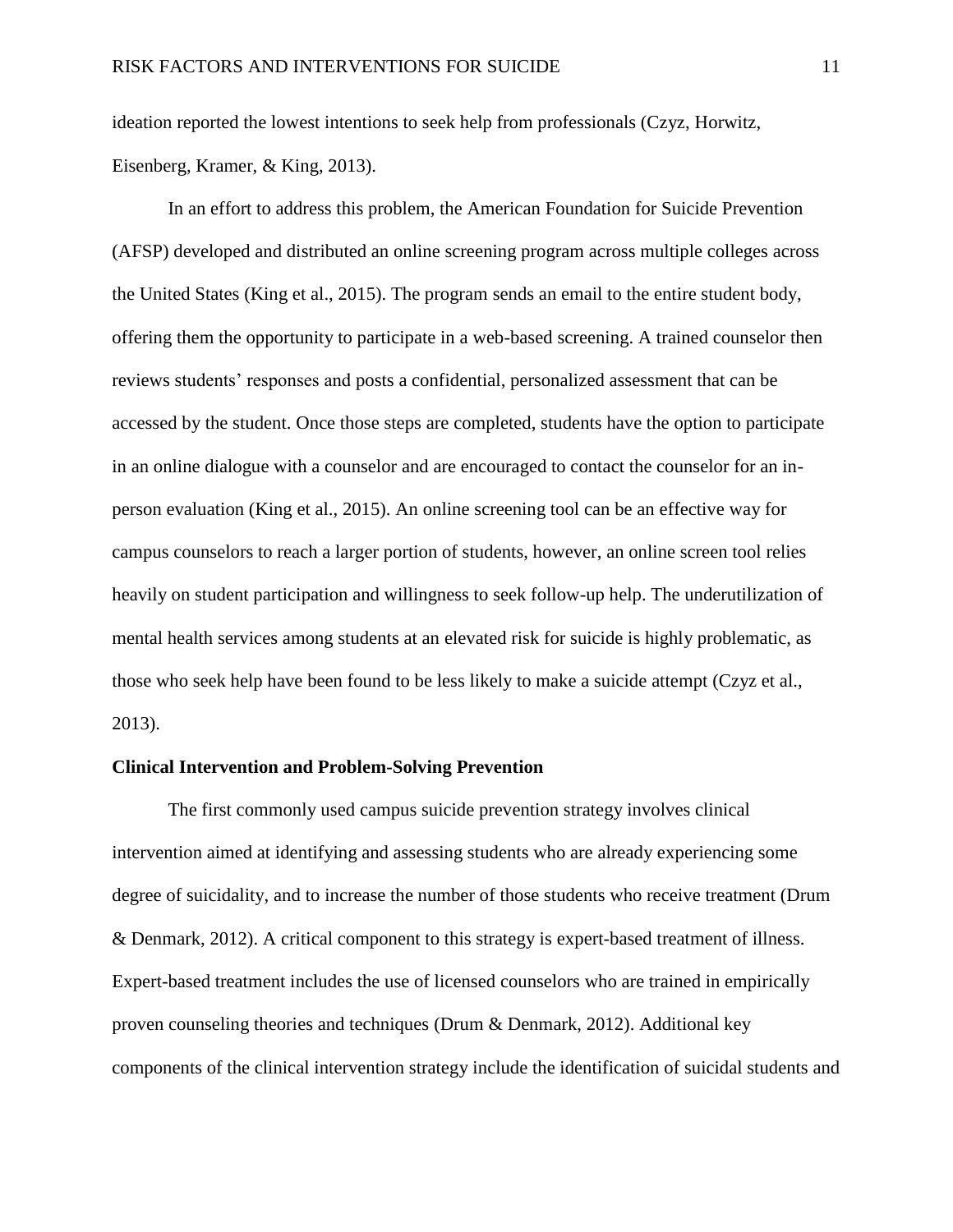deaths by suicide as the particular problem requiring attention, the allocation of virtually all responsibility to college mental health services, and crisis resolution and restoration of premorbid function as fundamental goals. This clinical-intervention strategy has tended to dominate institutional efforts to prevent student suicide, despite the demand for a multifaceted, public health approach to preventing campus suicide (Drum & Denmark, 2012). However, a heavy reliance on the limited resources of college mental health centers limits the prevention technique's range of effectiveness.

The second commonly used campus strategy for suicide is the problem-solving strategy (Drum & Denmark, 2012). The problem solving strategy emphasizes the elements of campus ecology that can be amplified, modified, or eliminated to enhance the overall health of the entire student body. It also encourages the utilization of total and subpopulation proactive interventions that foster resilience (Drum & Denmark, 2012). This intervention enhances students' coping and self-management skills, which will help protect against suicidality. The fundamental goal is to avoid or reduce factors that contribute to personal distress and vulnerability (Drum & Denmark, 2012). Unlike the clinical-intervention strategy, the problem-solving strategy includes the wellbeing of the entire student population, rather than solely an individual already in crisis who seeks professional treatment (Drum & Denmark, 2012).

Ideally, a combination of the problem-solving strategy and the clinical-intervention strategy would be used on college campuses. An example of melding both strategies together is a strategy that embeds intervention within a comprehensive prevention strategy and helps interveners combine intervention methodology to specific types of preventative action. Within this framework, five types of preventative actions lie across three zones of intervention, according to purpose, timing, target population, and change in the methodology used (Drum &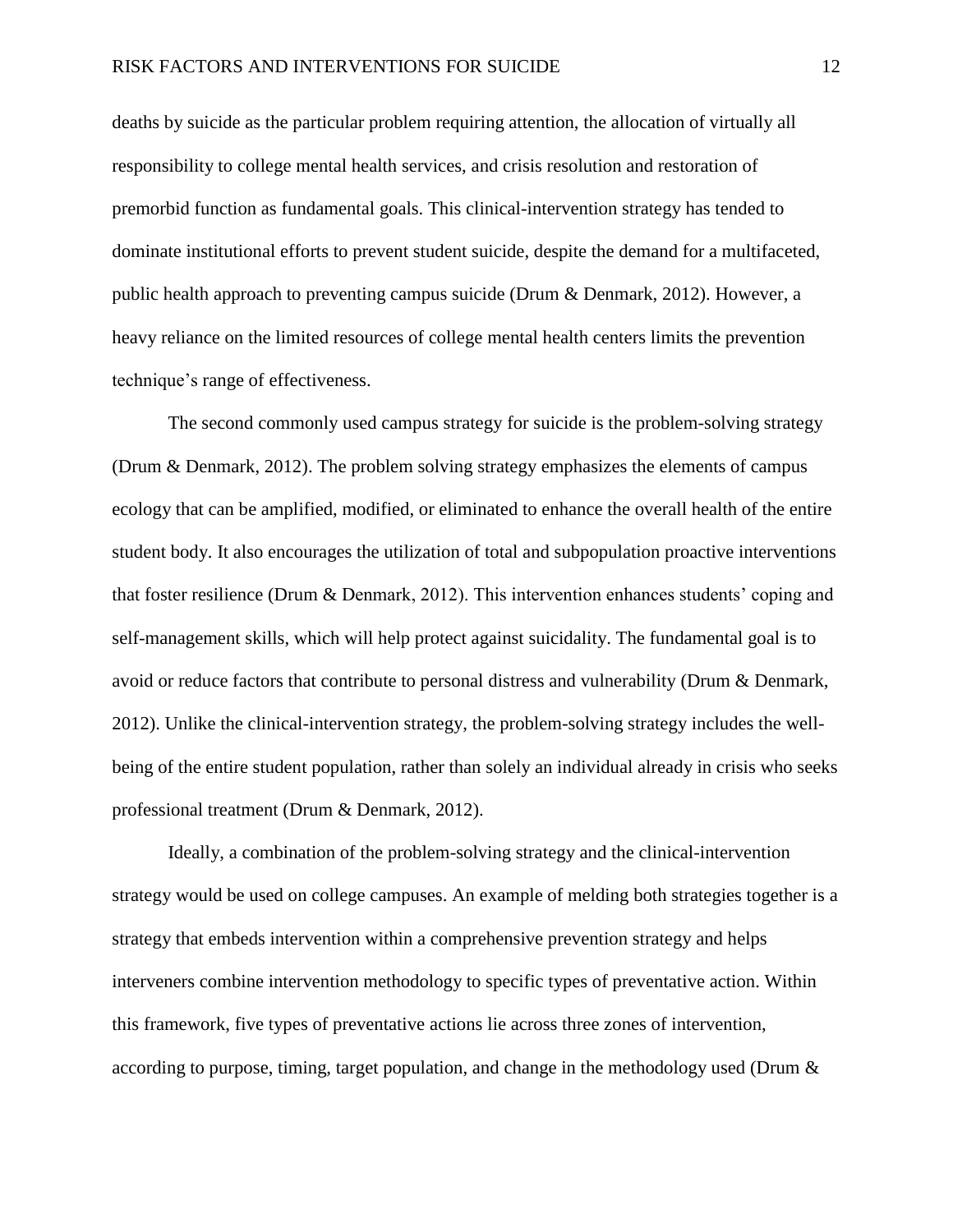Denmark, 2012). The five types of preventative actions include ecological prevention, proactive prevention, early intervention, treatment and crisis intervention, and lapse and relapse intervention. The three zones are prevention zone, which the ecological and prevention actions, the clinical intervention zone, which includes the early intervention and treatment and crisis intervention actions, and the recovery zone, which includes the lapse and relapse intervention actions (Drum & Denmark, 2012). The focus of interventions shifts from the environment to populations to individuals. Similarly, as the focus changes across the five types, a corresponding shift in intervention purpose and methodology is required (Drum & Denmark, 2012).

The first type of preventative action is ecological prevention. Ecological prevention goal is to improve ecological contributions to a populations overall health and decrease the universities role in the pathogenic process. Some examples include legislation, policy, and procedure adjustments, systematic interventions, and continuous process improvement (Drum & Denmark, 2012). The second type is proactive prevention, which focuses on populations with mixed levels of health and risk. The goal of the proactive approach is to reduce the prevalence of predisposed vulnerabilities and enhance individual assets. This approach is generally done through psychoeducational interventions (Drum & Denmark, 2012). Early intervention is the third preventative action. Early intervention focuses on the population of people with already identified warning signs. Its goal is to disrupt the further development of those symptoms and decrease the psychological impact of chronic stress. Examples of some early intervention techniques include, screening programs, individual counseling, and stress-management techniques (Drum & Denmark, 2012). The fourth preventative action is called treatment and crisis intervention. Treatment and crisis intervention aims to help individuals who are suffering from a diagnosable mental health concern or crisis. The goal is to successful treat the existing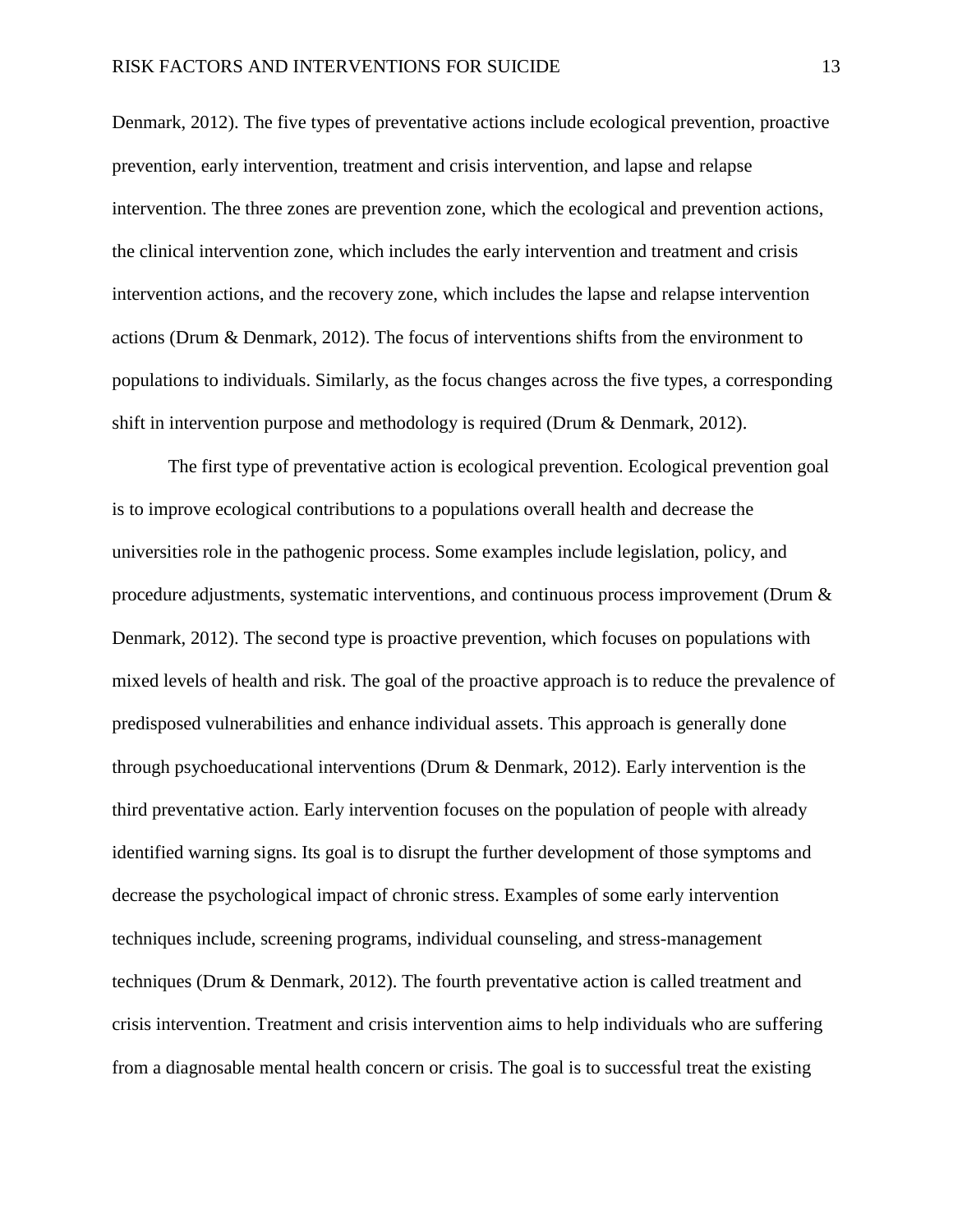disorder or crisis. Treatment and crisis interventions include crisis counseling, individual, group, or inpatient treatment (Drum & Denmark, 2012). Lastly, the fifth approach is the lapse and relapse intervention. The focus population of this approach is individuals who are in recovery. The objective is to stabilize and strengthen the individual's recovery and resilience and also to improve upon ecological preventative efforts to help sustain recovery. Peer-support systems and continued counseling and psychoeducational interventions are techniques used in this approach (Drum & Denmark, 2012).

## **Gatekeeper Training Program**

Many students are more likely to disclose their mental health concerns to their peers rather than a mental health professional, which makes it impossible for campus officials and counselors to be aware of and intervene in the event of a potential suicide. (Cimini et al., 2014). One of the most commonly employed programs for enhancing the identification and referral of at-risk students is a gatekeeper training. Gatekeeper training programs vary in length and topic of focus, but the core aspect of gatekeeper training is enhancing participant's knowledge, attitude, and skills in identifying individuals at risk and referring them to appropriate services. Research states that trained gatekeepers in the community, who have knowledge regarding how to identify and respond to at-risk individuals, increase the likelihood of identification and access to mental health services for individuals in need (Pasco, Wallack, Sartin, & Dayton, 2012).

One example of a gatekeeper training program is Campus Connect, which is a program focused on enhancing gatekeepers' knowledge, awareness, and skills concerning college student suicide. Campus Connect is a nationally recognized gatekeeper-training program exclusively designed for gatekeepers in a college/university community. The program consists of a threehour training that incorporates active and experiential-based learning exercises, such as role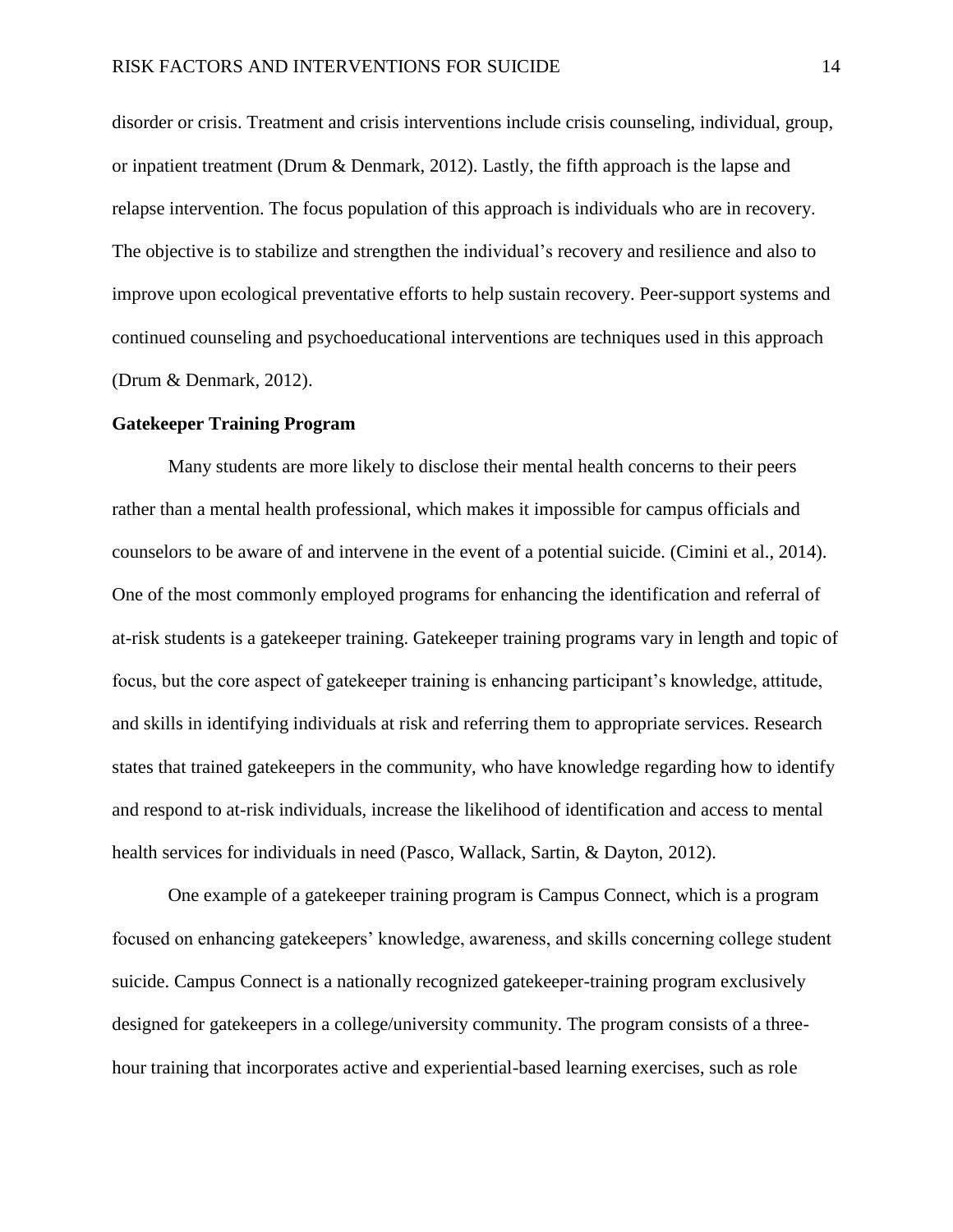plays, to enhance active listening and communication skills, as well as knowledge and awareness regarding suicide warning signs, referral sources, and guidance for directly asking about suicidal thoughts (Pasco et al., 2012).

## **Peer Educator Programs**

Although gatekeepers are important in suicide prevention, they are intended to act as identification and referral agents and may not participate in large campus events. Compared to gatekeepers, peer educators go through more hours of training and participate more in campuswide outreach events and presentations (Catanzarite & Robinson, 2013). Peer educators are broadly defined as students who have been selected, trained, and designated by a campus authority to offer educational services to their peers. These services are designed to assist peers towards the attainment of their educational goals (Catanzarite & Robinson, 2013). Peer educator programs are a cost effective way to assist schools in meeting their students social, emotional, and educational needs. The programs must include purposeful training, as well as clearly defined outcomes and procedures for peer educators, especially for suicide prevention peer educators. On college campuses, typically peer educators are resident assistants, peer counselors, orientation leaders, mentors, and peer tutors (Catanzarite & Robinson, 2013).

In general, research has shown that peer educators are effective because they are perceived by other students as being like them enough to understand their problems and points. As a result, it is easier for students to discuss sensitive information in a safe and non-judging peer environment (Catanzarite & Robinson, 2013). Also peer educators increase student attendance at college counseling centers, improves awareness about mental health issues and campus resources relating to mental health (Catanzarite & Robinson, 2013). An example of a peer educator program is a program called Friends Helping Friends. Peer educators in Friends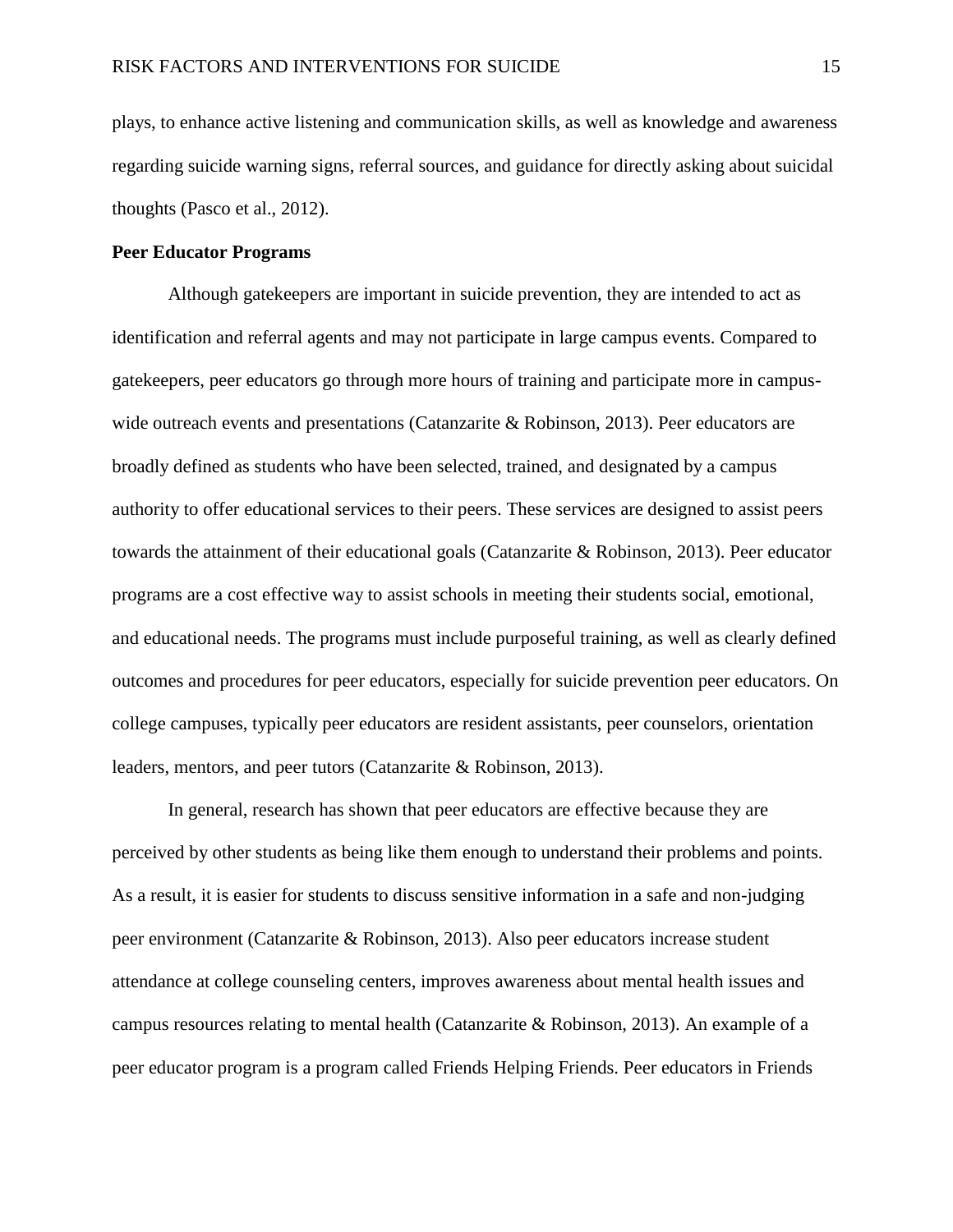Helping Friends serve as role models for students by (1) raising general awareness about mental health issues, mental disorders, and warning signs of suicide; (2) mitigating stigma about mental health concerns and using counseling services; (3) promoting healthy, effective strategies for coping with mental health problems; (4) implementing outreach initiatives that connect students with mental health resources and counseling professionals on campus (Catanzarite & Robinson, 2013). Each peer educator was recruited and asked to submit an application; applicants showing potential were asked to come in for an interview. Accepted students then participated in a threecredit college course. The course taught basic peer education skills such as listening, communication, boundaries, presentation skills, and conflict resolution (Catanzarite & Robinson, 2013). Once students successfully completed the course, demonstrated knowledge of competencies, and performed outreach on campus, they became peer educators on campus to continue to provide support and outreach events.

## **Suicide Survivors**

Suicide survivors are the people left behind who were connected to the individual who committed suicide. In the past, suicide survivors were considered to be limited to family members (Cerel, Bolin, & Moore, 2013). However, the impact of suicide extends beyond the individual's family members. On a college campus, it is likely that a suicide attempt or complete suicide could have effects on roommates, dorm-mates, fraternity/sorority members, classmates, counseling staff, and faculty (Cerel et al., 2013). Rough estimates say that one in every 64 Americans can be labeled a suicide survivor Adolescents who know a peer or family member who has attempted or died by suicide are especially likely to engage in risky behaviors including their own suicidal behavior (Cerel et al., 2013). The research supports the need for campus-based services directed at people who are affected by suicide.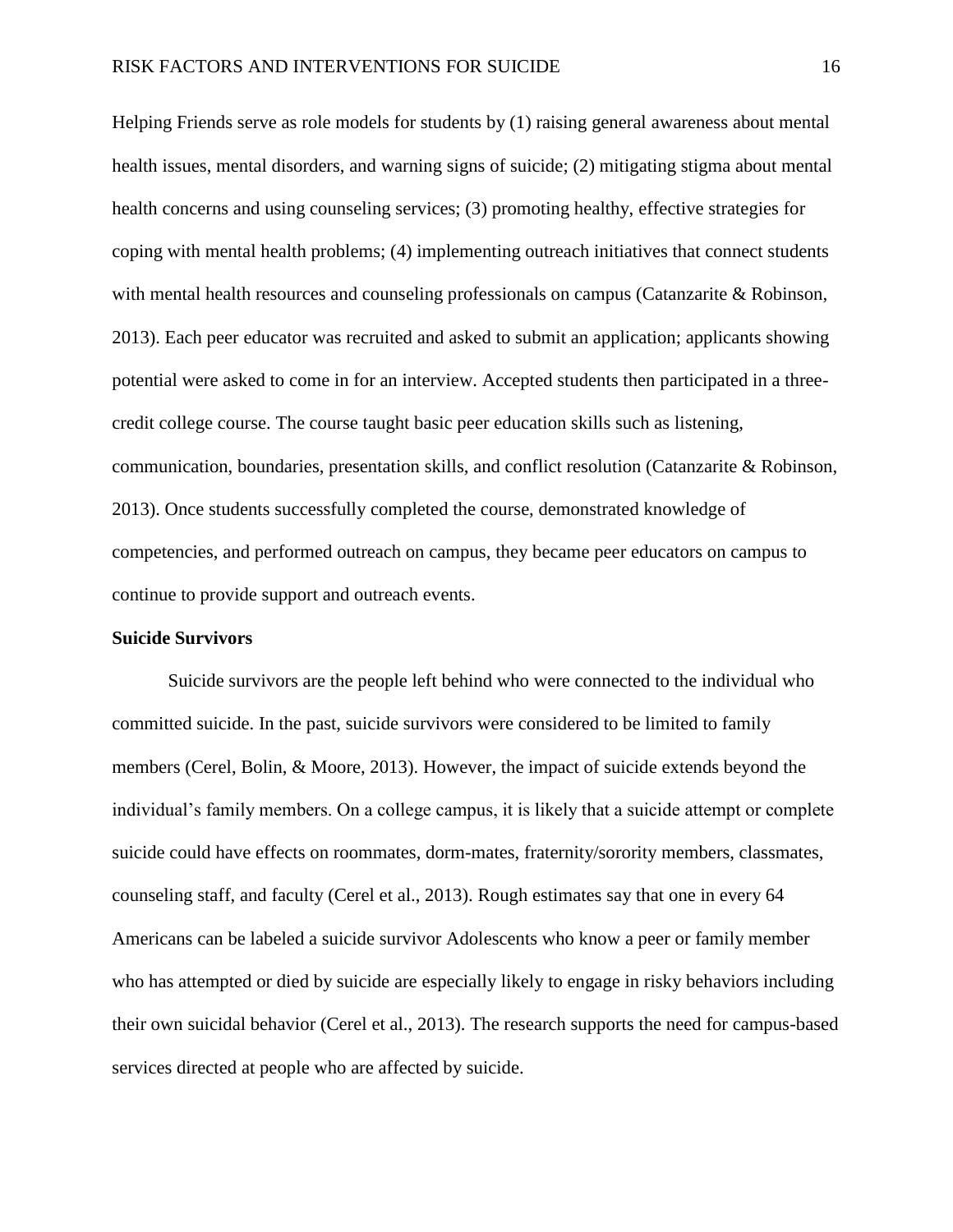## **Post-Suicide Intervention**

After a suicide has occurred, a crisis intervention and other support are a critical part of a comprehensive suicide prevention response within college and university campuses (Cimini  $\&$ Rivero, 2013). A suicide is a tragic event that effects the student's family, friends, peers, and a campus community as a whole. Colleges must be prepared to respond to the devastating effects of suicide through crisis response and post-suicide intervention efforts delivered to individuals, families, and the campus as a whole. The Suicide Prevention Resources Center defines postsuicide intervention as the provision of crisis intervention that is implemented after a suicide has occurred to address and alleviate possible effects of suicide (Cimini & Rivero, 2013). Equally important to post-suicide intervention efforts, is to prevent further loss of life and reduce the severity of potential mental health problems that may arise after a student suicide (Cimini & Rivero, 2013).

Post-suicide protocol development includes the identification of stakeholders to make up a crisis response and post-suicide intervention team and the development of guidelines that meet campus needs. A well-rounded crisis team can consist of university administrators; student affairs staff members; counseling professionals; media relations; and representatives from the local police department. In addition, some colleges include community representatives from local hospitals and psychiatric clinics (Cimini & Rivero, 2013). Once the team is identified, members should outline and document procedures that describe how the campus will provide support and assist students in crisis and enhance their safety. The team should also discuss confidentiality procedures. Not only should members of the crisis response team be aware of confidentiality, but all university staff should understand a students' right to privacy (Cimini  $\&$ Rivero, 2013).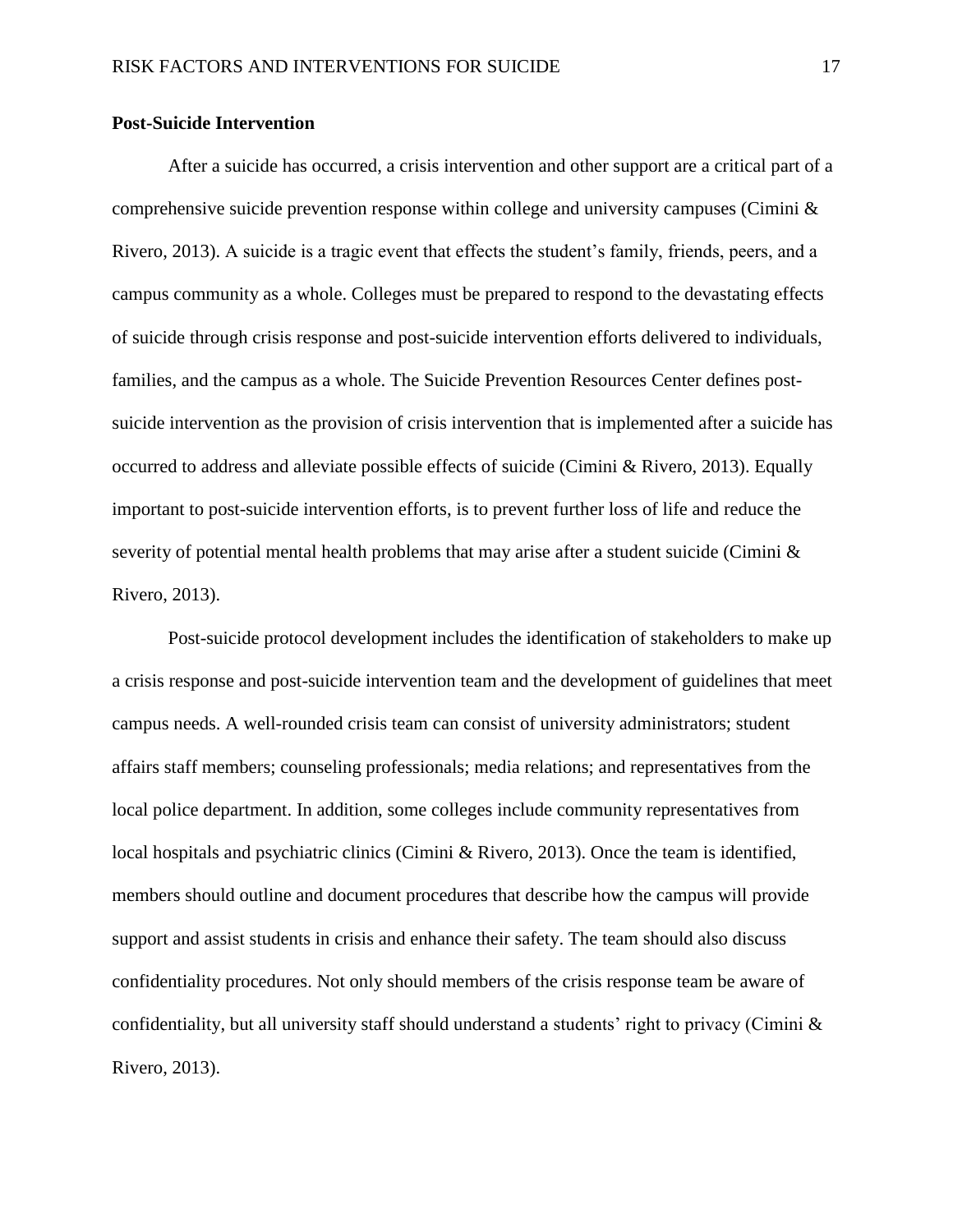## **Conclusion**

Overall, college student suicide is a problem across campuses throughout the United States. In the past, college campuses made limited attempts to provide their students with mental health services to negate suicidality in their student population. College's left the responsibility to the students to seek out mental health services if they were in an emotional crisis. However, students suffering from mental illness or who are in crisis often do not seek professional help. As time has progressed, more and more college campuses are proactively working to prevent suicide on campuses. Colleges are making efforts to reach all of their student body with their preventative measures, rather than wait until the student in crisis seeks their help. Although college student suicide prevention efforts are growing, suicide is still the third leading cause of death for this population. As a result, the question still lingers, what more can colleges be doing to prevent suicide in their students?

#### **Author's Note**

The topic of suicide among college students stems from my own experience in college. I have attended Winona State University for six years completing my undergraduate career in psychology and graduate career in school counseling. During the past six years I have been aware of multiple student deaths each academic year. For each student death the university sends out an email to the entire student body stating the student's name, when the memorial service is, and the counseling centers information. The email does not include the cause of death, but Winona State is a small university and word travels about the cause of death quickly. Personally, I find the process an impersonal formality, and a dismal way to acknowledge a person's life. Although I do understand that colleges and universities are legally limited to the amount of information they can release, I still feel that the problem of suicide can still be addressed without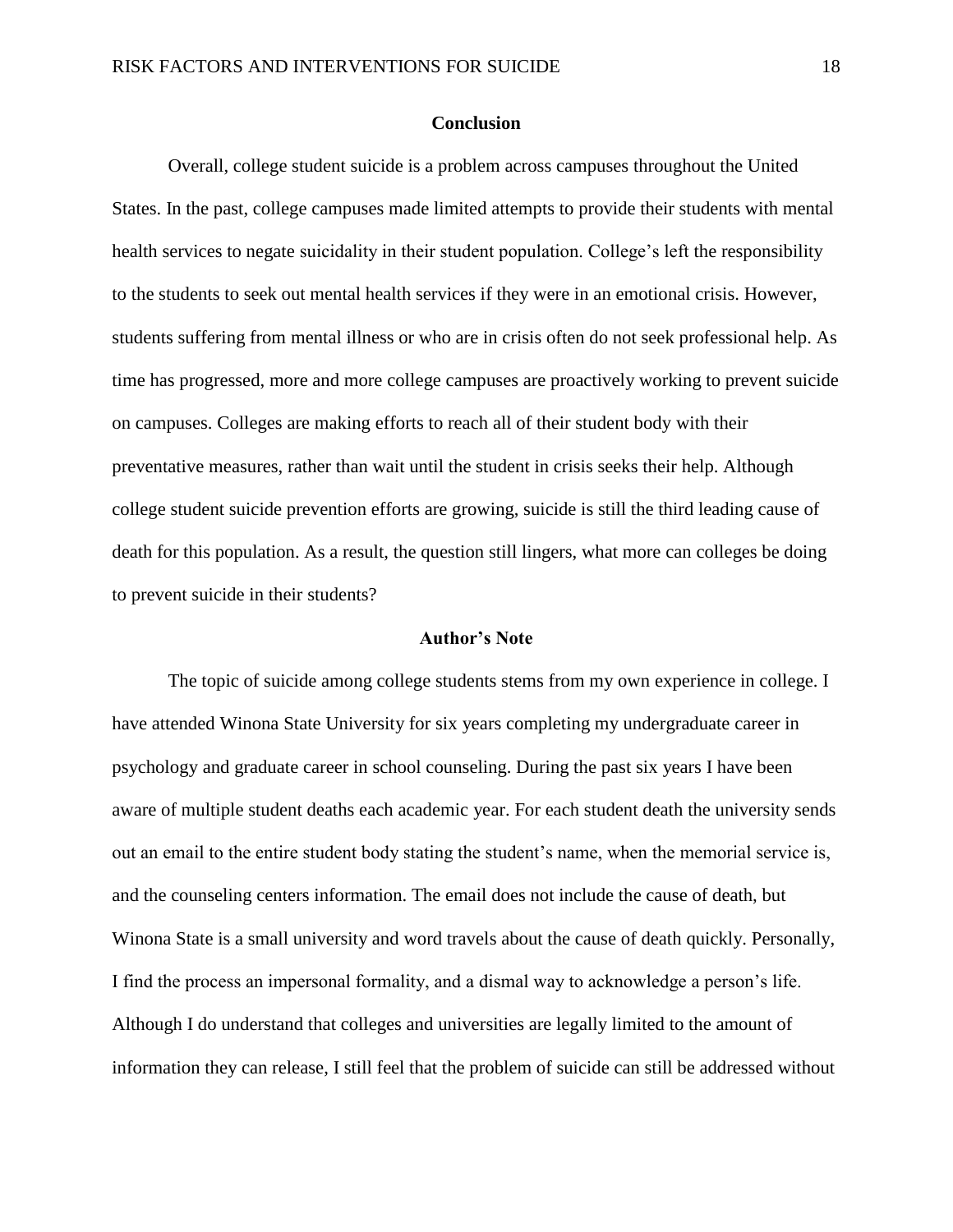pinpointing a specific student. With each email I have received throughout the years I wait to see if any additional suicide prevention efforts will be taken by the university, and in six years I have not seen a change.

The goal I have for this paper is to be a tool for colleges and universities to be informed of a variety of ways to bring suicide prevention to their campuses. Readers can use this paper as an introduction to different prevention methods and identify which methods may work for their campus with additional research and planning. Lastly, I hope college students themselves could read the content and advocate to their university to bring more awareness and prevention methods to their individual campuses.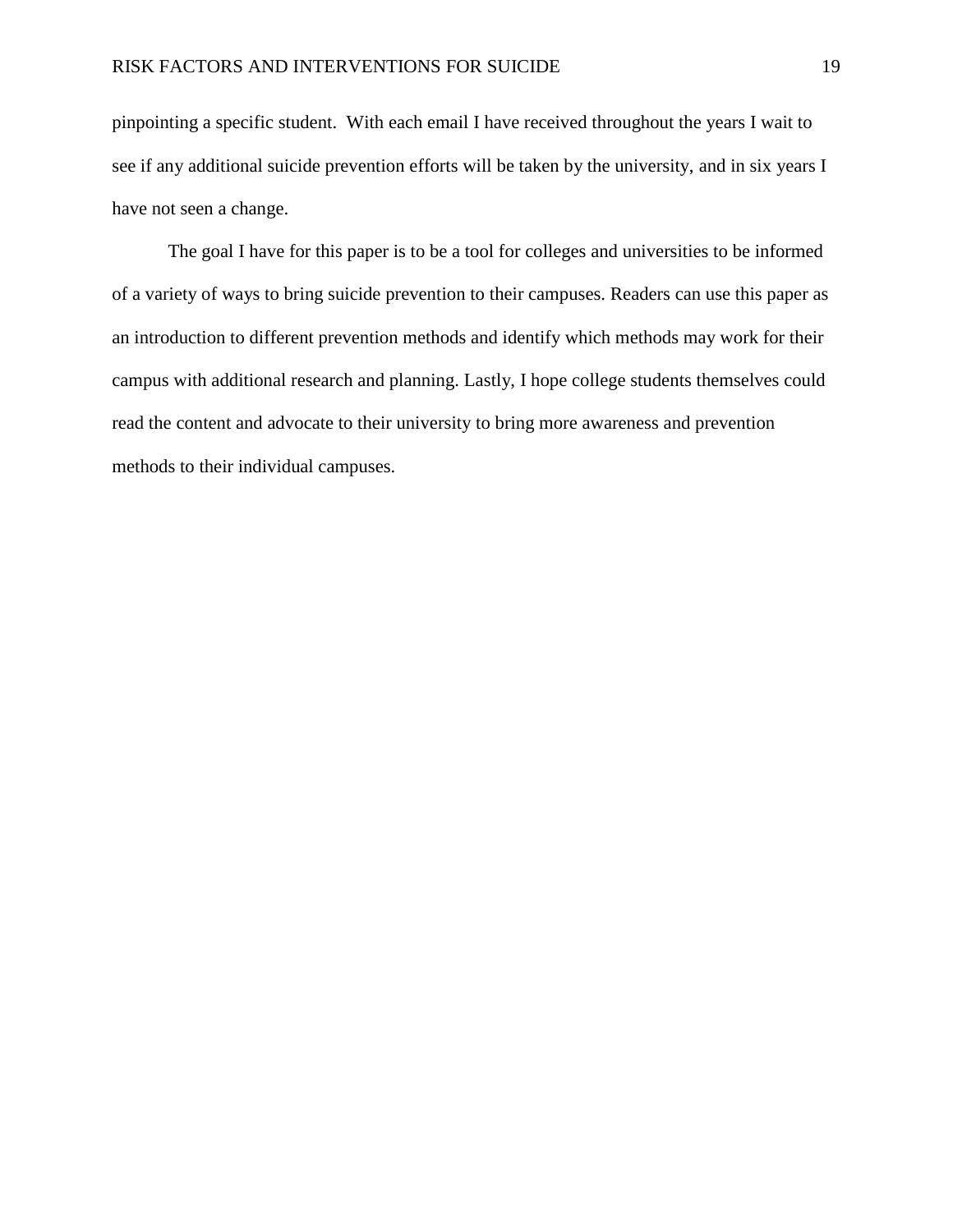## References

- Brandt-Brown, P. (2014). College can be killing: United States college and university responses to student suicide during the 20th century and early 21st century. *Journal of College Admission*, (222), 34-48.
- Catanzarite, J. A., & Robinson, M. D. (2013). Peer education in campus suicide prevention. *New Directions for Student Services,* (141), 43-53. doi:10.1002/ss.20039
- Center for Disease Control. (2016). *National Suicide Statistics.* Retrieved from https://www.cdc.gov/violenceprevention/suicide/statistics/
- Cerel, J., Bolin, M. C., & Moore, M. M. (2013). Suicide exposure, awareness and attitudes in college students. *Advances in Mental Health, 12*(1), 46-53. doi:10.5172/jamh.2013.12.1.46
- Cimini, M. D., & Rivero, E. M. (2013). Postsuicide intervention as a prevention tool: Developing a comprehensive campus response to suicide and related risk. *New Directions for Student Services*, (141), 83-96. doi:10.1002/ss.20042
- Cimini, M. D., Rivero, E. M., Bernier, J. E., Stanley, J. A., Murray, A. D., Anderson, D. A., & ... Bapat, M. (2014). Implementing an audience-specific small-group gatekeeper training program to respond to suicide risk among college students: A case study. *Journal of American College Health, 62*(2), 92-100. doi:10.1080/07448481.2013.849709
- Czyz, E. K., Horwitz, A. G., Eisenberg, D., Kramer, A., & King, C. A. (2013). Self-reported barriers to professional help seeking among college students at elevated risk for suicide. *Journal of American College Health, 61*(7), 398-406. doi:10.1080/07448481.2013.820731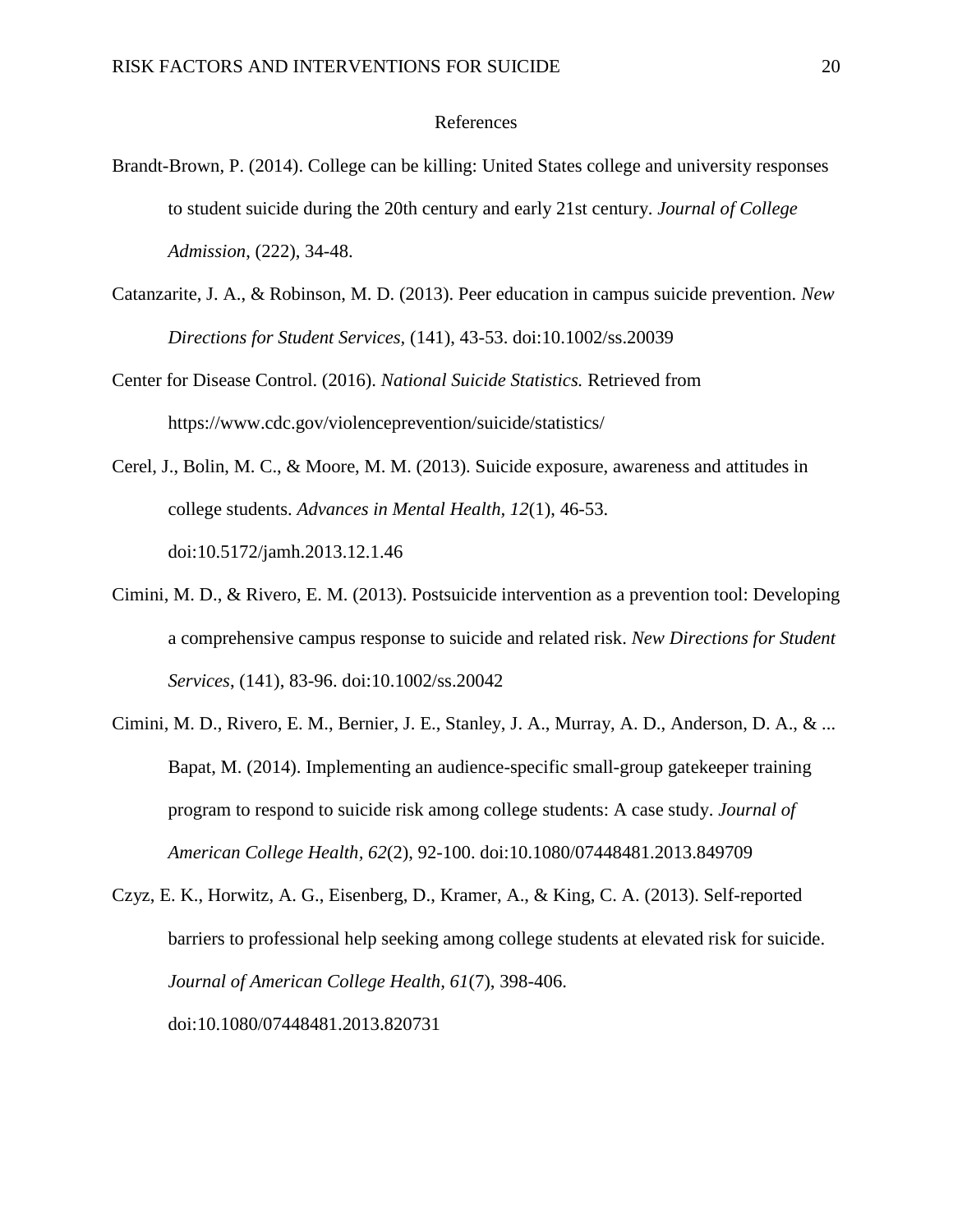- DeShong, H. L., Tucker, R. P., O'Keefe, V. M., Mullins-Sweatt, S. N., & Wingate, L. R. (2015). Five factor model traits as a predictor of suicide ideation and interpersonal suicide risk in a college sample. Psychiatry Research, *226*(1), 217-223. doi:10.1016/j.psychres.2015.01.002
- Drum, D. J., & Denmark, A. B. (2012). Campus suicide prevention: Bridging paradigms and forging partnerships. *Harvard Review of Psychiatry (Taylor & Francis Ltd), 20*(4), 209- 221. doi:10.3109/10673229.2012.712841
- Janas, I. B., & Nock, M. K. (2008). Behavioral forecasts do not improve the prediction of future behavior: A prospective study of self-injury. *Journal of Clinical Psychology, 64,* 1164- 1174. Doi: 10.1002/jclp.20509
- Johnson, R. B., Oxendine, S., Taub, D. J., & Robertson, J. (2013). Suicide prevention for LGBT students. *New Directions for Student Services,* (141), 55-69.
- Juhnke, G. A., Granello, P. F., & Lebrón-Striker, M.A. (2007). IS PATH WARM? A suicide assessment mnemonic for counselors. *Professional Counseling Digest,* (ACAPCD-03). Alexandria, VA: American Counseling Association.
- King, C. A., Eisenberg, D., Kai, Z., Czyz, E., Kramer, A., Horwitz, A., & Chermack, S. (2015). Online suicide risk screening and intervention with college students: A pilot randomized controlled trial. *Journal of Consulting & Clinical Psychology, 83*(3), 630-636. doi:10.1037/a0038805
- Pasco, S., Wallack, C., Sartin, R. M., & Dayton, R. (2012). The impact of experiential exercises on communication and relational skills in a suicide prevention gatekeeper-training program for college resident advisors. *Journal of American College Health, 60*(2), 134- 140. doi:10.1080/07448481.2011.623489